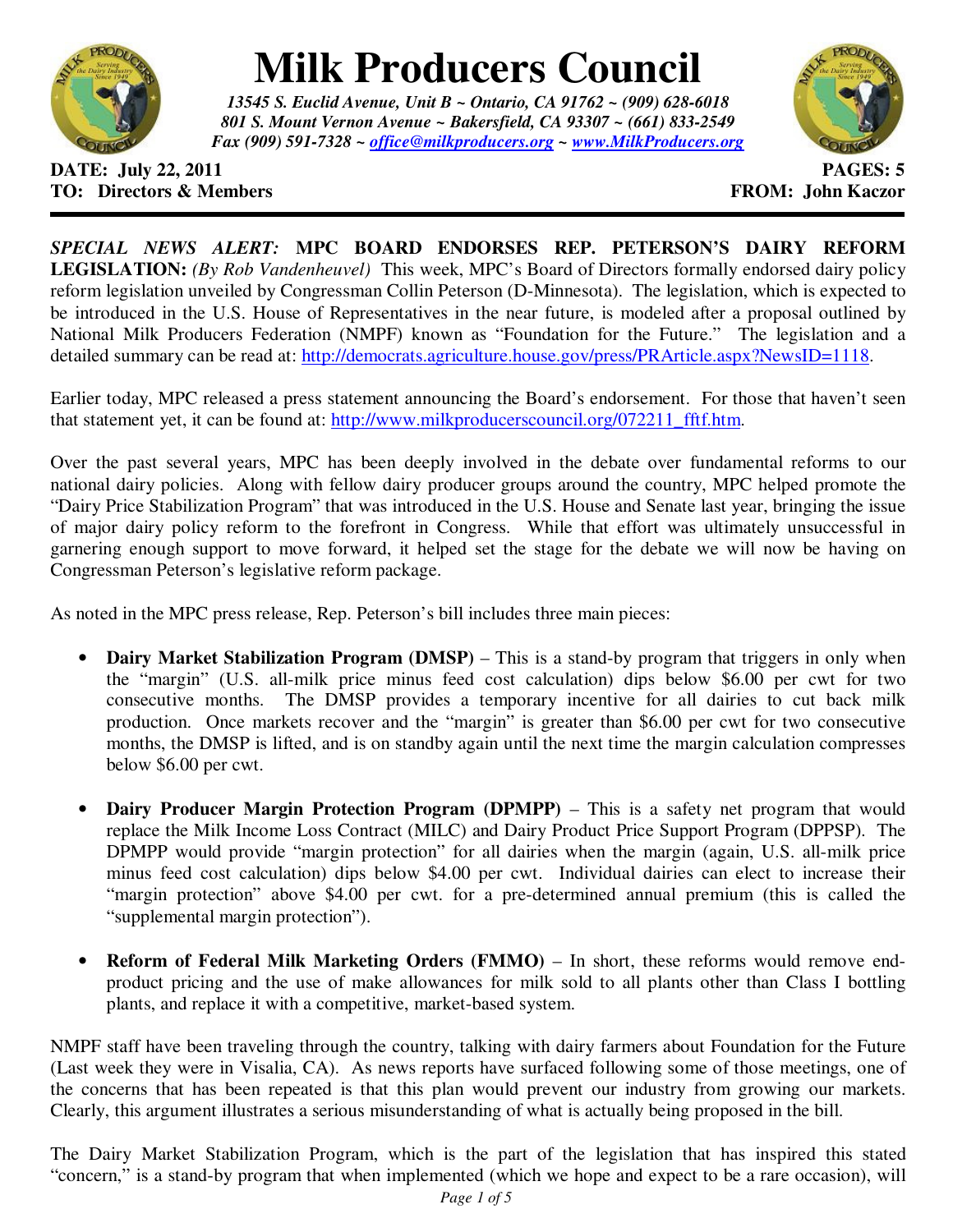create a temporary incentive to cut back milk production by 2, 3 or 4 percent (depending on how compressed onfarm margins are). It is a tool that when needed, will empower the community of roughly 60,000 dairy farmers to collectively cut back milk production for a limited period of time until market balance is restored and a profitable market price is again available for dairy farmers. At that point, the program is lifted, and is again put on the shelf as a stand-by program available the next time an imbalance occurs.

Looking at that policy, it is clear that for a vast majority of the time, U.S. dairy farmers will continue to operate as they do now – making whatever growth decisions are deemed appropriate by the individual dairyman.

As I look back, I can recall a well-attended meeting of dairymen in Tulare, CA in the spring of 2009. The meeting was called right in the middle of the worst financial period for any dairyman operating today. The focus of the meeting was to promote an effort to temporarily cut back milk sales, with hopes of bringing supply and demand back into closer balance. As I sat there and listened to the comments at the meeting, I saw a lot of folks in agreement with the idea. Everyone in the room knew what our problem was – we had more milk being produced in the U.S. than we had real markets for (selling to the government is not a real market). Everyone in the room also knew what had to be done to correct the problem in a timely manner – we had to temporarily produce less milk until demand caught up with supply. But everyone in the room also knew a third thing – that we had absolutely no tool to make this common-sense solution happen.

Fast forward to 2011. We still have no such tool. But as I explained above, under Rep. Peterson's legislation, we can. That is what's at stake in this debate – empowering dairy farmers to do what we all know we need to in the limited times it's needed. That type of power may scare the nation's processors, but it ought to put a huge smile on the face of the nation's dairy farmers.

\*\*\*

## *MPC FRIDAY MARKET UPDATE*

|                       |                              | <b>CHICAGO MERCANTILE EXCHANGE</b> |                                     | <b>CHICAGO AA BUTTER</b> |  |                                   | <b>NON-FAT DRY MILK</b> |  |  |
|-----------------------|------------------------------|------------------------------------|-------------------------------------|--------------------------|--|-----------------------------------|-------------------------|--|--|
|                       | Blocks $+$ \$.0975 \$2.1550  |                                    | Weekly Change $+$ \$.0100 \$2.0400  |                          |  | Week Ending 7/15 & 7/16           |                         |  |  |
|                       | Barrels $+$ \$.0150 \$2.1250 |                                    | Weekly Average $+$ \$.0050 \$2.0350 |                          |  | Calif. Plants \$1.6137 14,131,787 |                         |  |  |
|                       |                              |                                    |                                     |                          |  | NASS Plants \$1.6510 18,885,688   |                         |  |  |
| <b>Weekly Average</b> |                              |                                    |                                     | <b>DRY WHEY</b>          |  |                                   |                         |  |  |
|                       | Blocks $+$ \$.0905 \$2.1400  |                                    | WEST MSTLY AVG                      | w/e 07/22/11 \$.5750     |  |                                   |                         |  |  |
|                       | Barrels $+$ \$.0125 \$2.1165 |                                    | <b>NASS</b>                         | w/e 07/16/11 \$.5521     |  |                                   |                         |  |  |

**CHEESE MARKET COMMENTS:** Last Friday's surprising ending to trading activity for block cheese on the CME, a bid to buy at 5.5 cents higher than the previous sale, left market watchers, well, surprised. This week's activity began where Friday's left off – a bid for blocks (and a sale) that raised the price by 6.25 cents. The rest of the week went the same; bids for blocks, 18 carloads sold, trading ending two days with unfilled bids, and the block price up by 9.75 cents for the week. Barrels rose by 1.5 cents from 3 bids over 3 days. This week's action marks the  $6<sup>th</sup>$  week in a row where block and barrel prices on the CME have been higher at this point of the year than any of the past 4 years. What's causing this surprising strength? It appears part of the answer may be in what's happening to milk production. The report for June was released on Tuesday (see report below) and it was bullish in the sense that total production is not much higher than last year, and July's weather in many parts of the country is causing significant decreases in milk output and components. So, market watchers foresee cheese production to be slower than normal for a few more months and sales of cheese (including exports) appear to be holding up well in an economy that is generally considered to be not much better than recessionary. To cap off this week's report, USDA released its estimate of the amount of American cheese in cold storage at the end of June. It was, for a  $2<sup>nd</sup>$  month in a row, lower than the preceding month and, for the  $1<sup>st</sup>$  time in 3 years, lower than the same month a year before. As expected, CME's class III milk futures responded with a burst; the August price, at \$21.32 per cwt, gained \$1.12 this week and the September price, at \$20.26 per cwt, gained \$.62 per cwt. It's good to see some believers put their money on the line.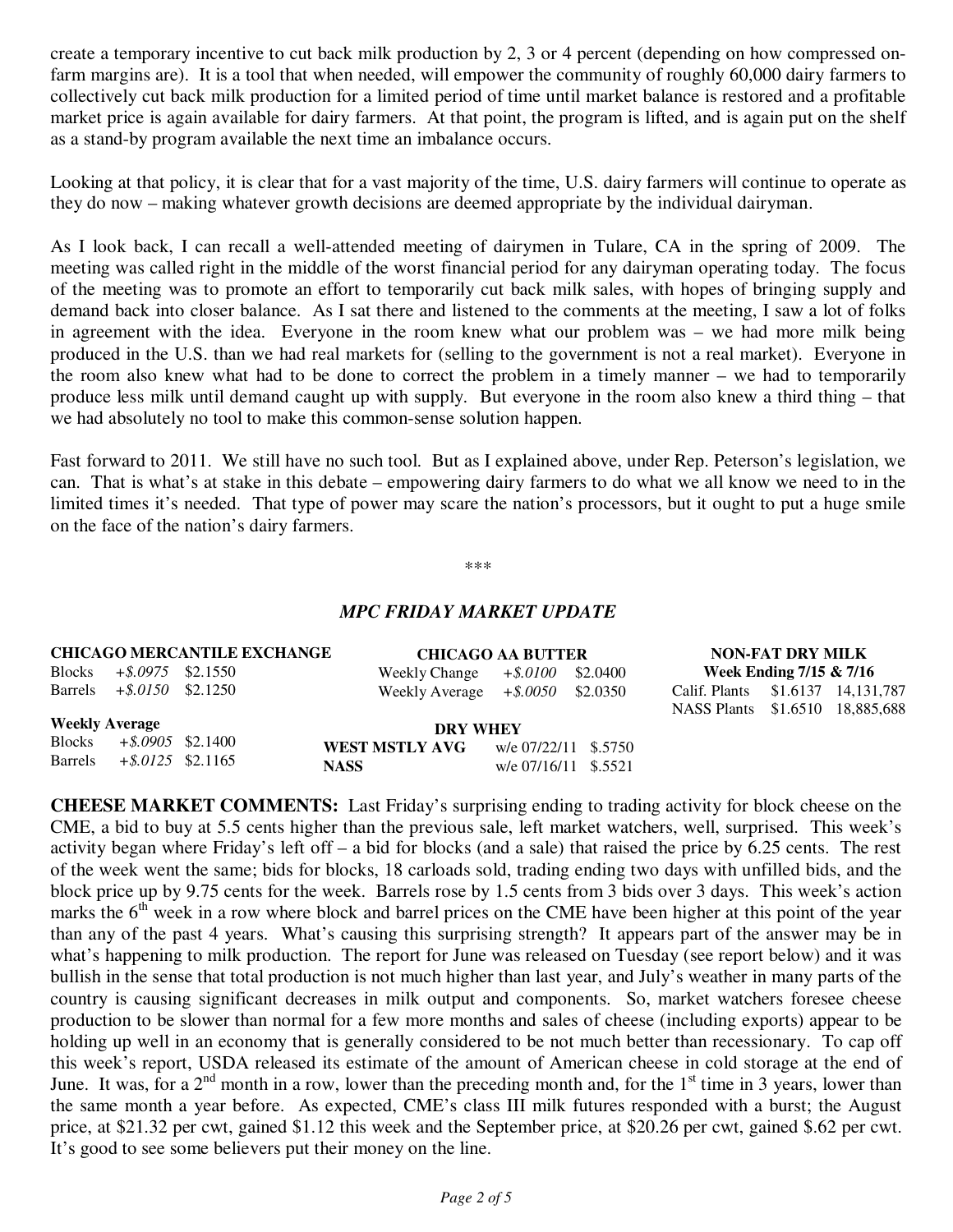**BUTTER MARKET COMMENTS:** In contrast to the cheese market, the CME butter market was almost silent; bids on Tuesday and Friday moved the price up by a total of a penny for the week. The futures traders responded by moving the price **above** the spot level for the August-October period. The CME price is competitive with prices *Dairy Market News* reports for New Zealand and Europe (\$2.12 and \$2.68 per lb, respectively) and exports are "supported" by currency differentials which make U.S. products much more affordable than from anywhere else. However, the fundamentals for butterfat product prices do appear to be weakening. The winning price for anhydrous milkfat on Fonterra's auction this week, for shipments to be made in September fell to \$2.05 per lb, \$.90 lower than the peak that was reached in February. \$2.05 for a pound of product consisting of 99% butterfat is equivalent to about \$1.65 per lb of butter, which doesn't make sense. Then comes today's report on butterfat in cold storage. It wasn't surprising and it wasn't supportive of current prices. The cold storage stock at the end of June was 50 million lbs higher than it was two months earlier, and was close to where it was a year ago.Exports should help, as will lower milk production with lower butterfat content.

**POWDER MARKET COMMENTS:** Prices for nonfat dry milk are mixed and the market is unsettled and uncertain, says DMN this week. Shipments last week were higher than the week before and prices for the two major reporting series were off by a cent and a fraction. DMN hears from the marketplace that there may be a fundamental difference of opinion over the value of NFDM, with buyers pointing to growing stocks and "tepid" domestic demand, and sellers pointing to weakening prices internationally. The price for extra grade powder on the CME held at \$1.61 per lb this week while the grade A price fell to \$1.52 per lb. CME's futures prices for NFDM rose by \$.0225 to \$.04 per lb for the September-December period, averaging about \$1.44 per lb for the four months.

**WHEY PRODUCTS MARKET COMMENTS:** The west's "mostly" price for dry whey edged upward once again this week, as production eased off in line with cheese output. Exports continue to be strong and steady. Domestic demand is steady, and supplies are reported to be tightening as more condensed whey in the western region is being channeled into WPC products. Demand for WPC products continues to be fair to steady, with exports well below last year's levels. Buyers for lower end products are said to be looking elsewhere for animal protein feeds, and buyers for all dairy protein products continue to evaluate alternative products and sources.

\*\*\*

## **FRED DOUMA'S PRICE PROJECTIONS…**

**July 22 Est: Quota cwt. \$21.30 Overbase cwt. \$19.60 Cls. 4a cwt. \$20.27 Cls. 4b cwt. \$19.35 Last Week: Quota cwt. \$21.17 Overbase cwt. \$19.47 Cls. 4a cwt. \$20.23 Cls. 4b cwt. \$19.09** 

**\*\*\*** 

**MILK PRODUCTION GROWTH IN JUNE CONTINUES TO WEAKEN:** *(By J. Kaczor)* The weather pattern for milk production across the U.S. in June was quite different from the pattern in May. It was good to better across the northern tier of states and the west and poor to worse in the south and the southwest. Regardless of the changes that occurred, the pattern of milk production in June for most states and for the U.S. didn't change much from one month to the other. Generally, milk production increased where it had been increasing and decreased where it had been decreasing. The total number of milk cows increased by 10 thousand from May, average daily production per cow edged lower by less than a lb, and total daily milk production decreased by 6 million lbs. Compared to the same month a year ago, June had 81 thousand more milk cows, 4 lbs more milk per cow, and 175 million lbs more milk – another record of milk production for the month.

The monthly increases in milk production over the year before have steadily decreased from the high point of 3.3%, reached last September, as an increasing number of states' production move to the negative column either with fewer cows or with less output per cow, or a combination of the two. Six states have reported less milk production for three straight months, reflecting in part horrendous weather and its lingering effects. June's relatively weak milk production, and more of the same expected for July, should give short term support for current dairy product prices.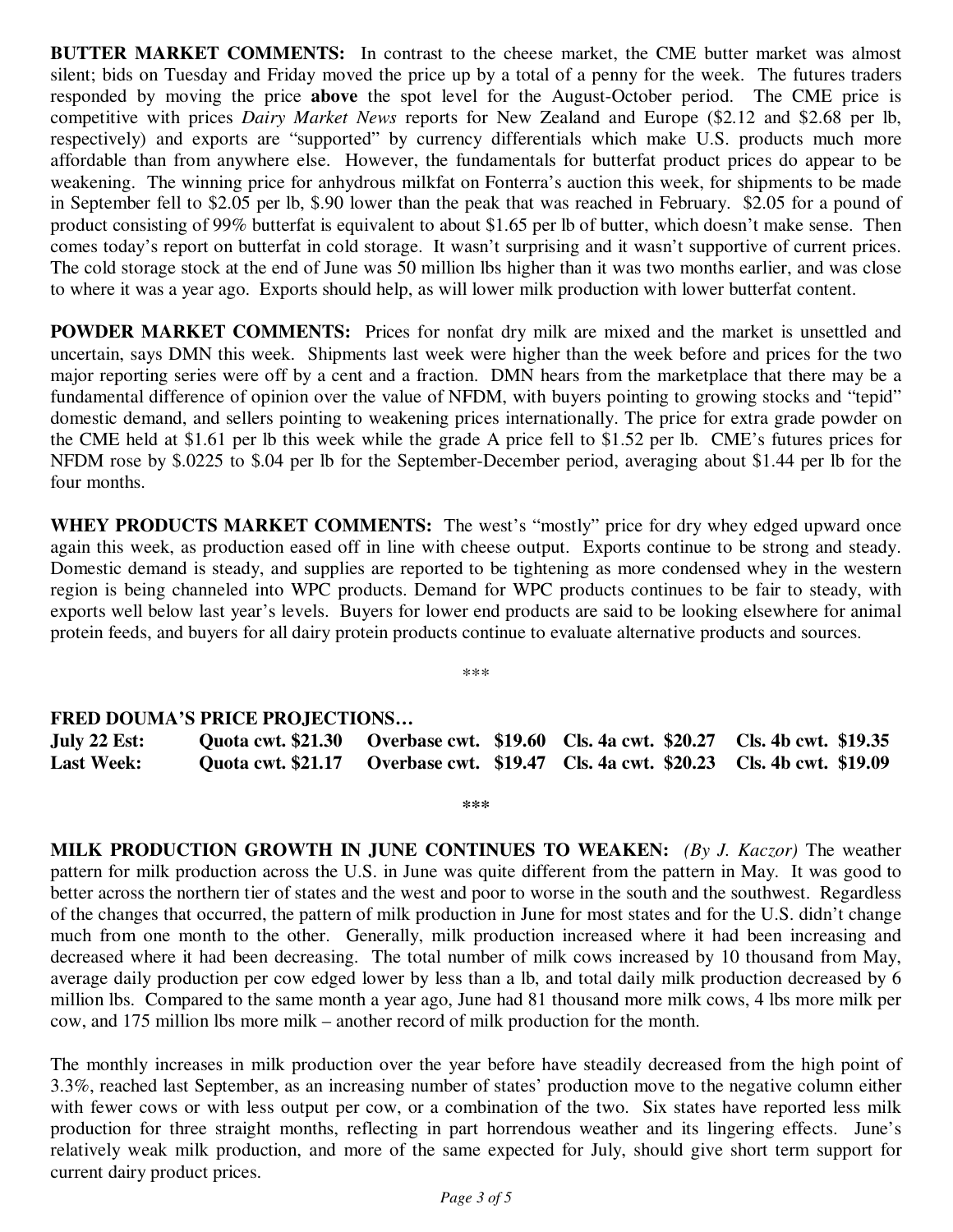The table on the right records the number of cows and total milk production for June 2010 and 2011 for the top ten milk producing states, other groupings, and for the U.S. Four of the top 10 are in the western region. Idaho moved into  $3<sup>rd</sup>$  place in May and Texas appears to be on pace to eventually supplant Pennsylvania for the  $5<sup>th</sup>$  spot. The top 23 milk producing states in June supplied 93% of the nation's milk with 92% of the industry's cows. The three states in the top 10 showing production decreases have been in the negative column since April. Thirteen of the top 23 states had lower production per cow than last June. Texas led the way with an increase of 75 lbs for the month; California was  $2<sup>nd</sup>$  with an increase of  $45$  lbs.

Reasons for the lackluster performance include inadequate milk prices, high feed costs, credit issues, and lack of confidence that milk margins will recover fast enough to justify making long term commitments.

|                     | (1,000) | <b>Number of Cows</b> | <b>Milk Production</b><br>(Million Pounds) |        |                      |
|---------------------|---------|-----------------------|--------------------------------------------|--------|----------------------|
|                     | 2010    | 2011                  | 2010                                       | 2011   | Pct<br><b>Change</b> |
| California          | 1,754   | 1,773                 | 3,394                                      | 3,511  | 3.45                 |
| Wisconsin           | 1,262   | 1,266                 | 2,246                                      | 2,209  | $-1.65$              |
| Idaho               | 562     | 578                   | 1,073                                      | 1,127  | 5.03                 |
| <b>New York</b>     | 610     | 610                   | 1,080                                      | 1,083  | 0.28                 |
| Pennsylvania        | 541     | 543                   | 898                                        | 880    | $-2.00$              |
| <b>Texas</b>        | 410     | 434                   | 728                                        | 803    | 10.30                |
| <b>Minnesota</b>    | 470     | 471                   | 785                                        | 749    | $-4.69$              |
| Michigan            | 359     | 367                   | 718                                        | 719    | 0.14                 |
| <b>New Mexico</b>   | 325     | 328                   | 676                                        | 689    | 1.92                 |
| Washington          | 250     | 262                   | 493                                        | 524    | 6.29                 |
|                     |         |                       |                                            |        |                      |
| <b>Top Ten</b>      | 6,543   | 6,632                 | 12,091                                     | 12,294 | 1.68                 |
| Next 13             | 1,813   | 1,830                 | 3,095                                      | 3,100  | 0.16                 |
| <b>Next 27</b>      | 773     | 748                   | 1,167                                      | 1,134  | $-2.83$              |
|                     |         |                       |                                            |        |                      |
| <b>Fifty States</b> | 9,129   | 9,210                 | 16,353                                     | 16,528 | 1.07                 |

Exceptions to the above are generally limited to the western and southwestern parts of the country. Colorado producers are gearing up for the opening of a large new cheese plant; Texas producers appear to be ignoring record heat and low precipitation, Arizona, California, Idaho, Oregon, and Washington are adding cows whose daily production is increasing. Some of these exceptions are on sound footing, based on local or regional developments involving new plants or expansions or cooperative programs offering hope for growing markets and fair prices. July's hot and humid weather in many parts of the country and continuing high feed costs are presenting further challenges for milk producers, while higher milk prices should be signaling further expansion. And so it goes.

**PRICES CONTINUE TO WEAKEN IN FONTERRA'S LATEST AUCTION:** *(By J. Kaczor)* Winning prices again fell across the board for the three major products offered in Fonterra's July  $19<sup>th</sup>$  auction. All prices are now at their lows for the year. Prices for anhydrous milkfat fell by the most and are now below where they were last September. Prices for whole milk powder and skim milk powder are still slightly higher than last September. The delivery periods covered by this auction include September (contract 1), October-December (contract 2), and January-March (contract 3). The auction's rules require shipments of products bid in contracts 2 and 3 to be spread as evenly as possible over all months covered in the contracts.

The AMF prices range from \$2.05 per lb for September deliveries up to \$2.25 per lb for the 3rd contract period. Prices for skim milk powder begin at \$1.64 per lb, dip to \$1.57 per lb, and end at \$1.60 per lb. Prices for whole milk powder range from \$1.58 per lb up to \$1.61 per lb for the 3rd delivery period – at which point WMP once again is priced higher than SMP – the first time since May.

The chart on the next page shows the paths for the winning weighted average prices for all styles offered for each product. It's not clear to what extent Fonterra's current very strong sales to China is affecting the prices for the powders. No major change for the powders has been made to the volumes forecasted to be offered in these auctions over the next 12 months, despite the obvious impact those sales are having on Fonterra's total supply.

The latest update on volumes to be offered over the next year for these products are the following: 916 million lbs of WMP, 241 million lbs of SMP, and 188 million lbs of AMF. These volumes reflect a recent increase of